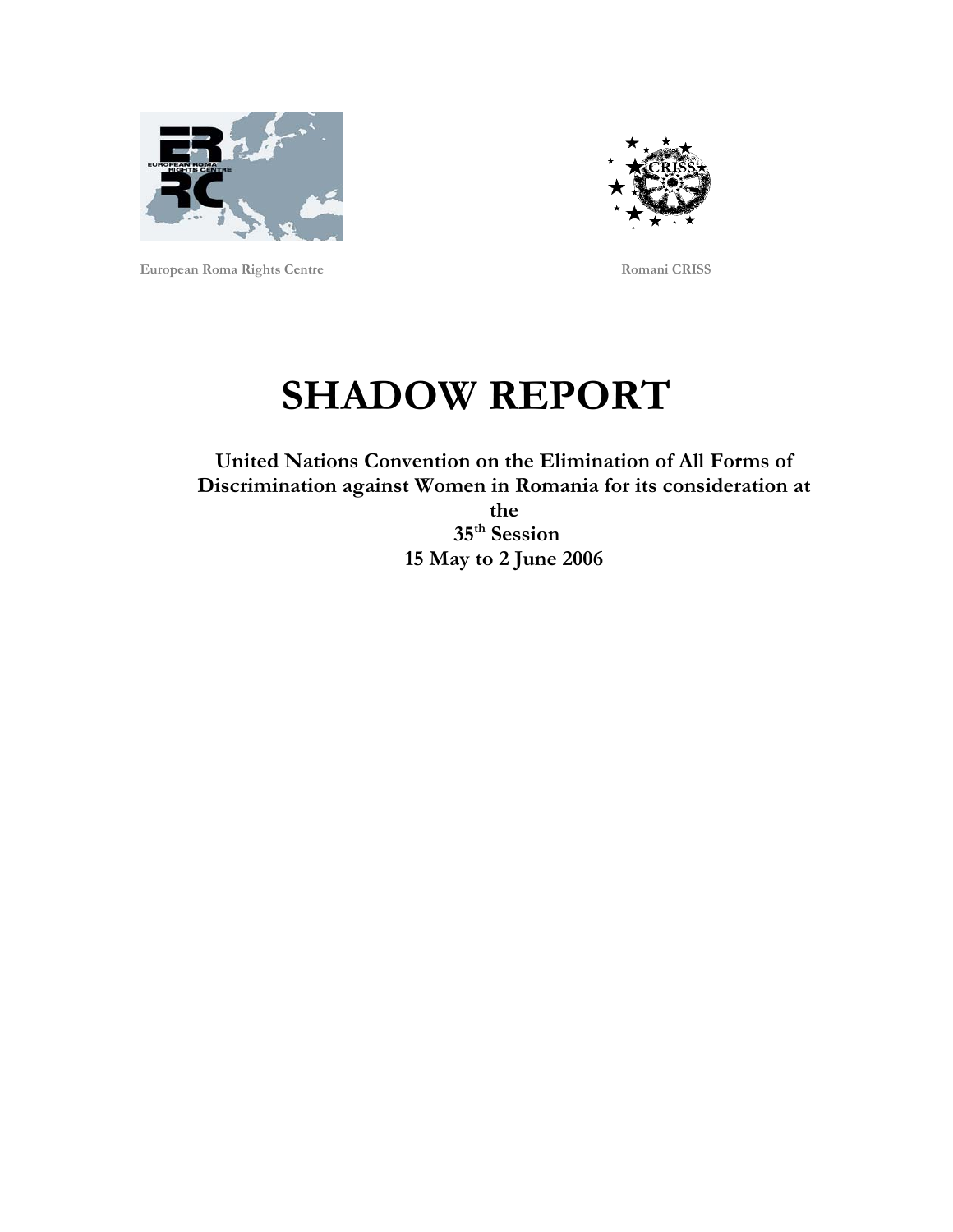#### **TABLE OF CONTENTS**

 $\overline{a}$ 

**Chapter 1: Introduction** 

**Chapter 2: Overview of the Situation of Women Rights in Romania by Romani CRISS[1](#page-1-0)**

**Chapter 3: Legal Framework on Gender Equality by Romani CRISS** 

**Chapter 4: Matters of Concern in the field of Health with respect to Romani Women in Romania by Romani CRISS** 

**Chapter 5: Summary of Legal Cases concerning episodes in which Romani women have fallen victim of violence by ERRC.** 

**Chapter 6: Recommendations for Government Action by Romani CRISS and ERRC** 

<span id="page-1-0"></span><sup>&</sup>lt;sup>1</sup> Contributors: Marian Mandache, Cezara David, Nicu Ion Stoica,, Daniel Radulescu, Margareta Matache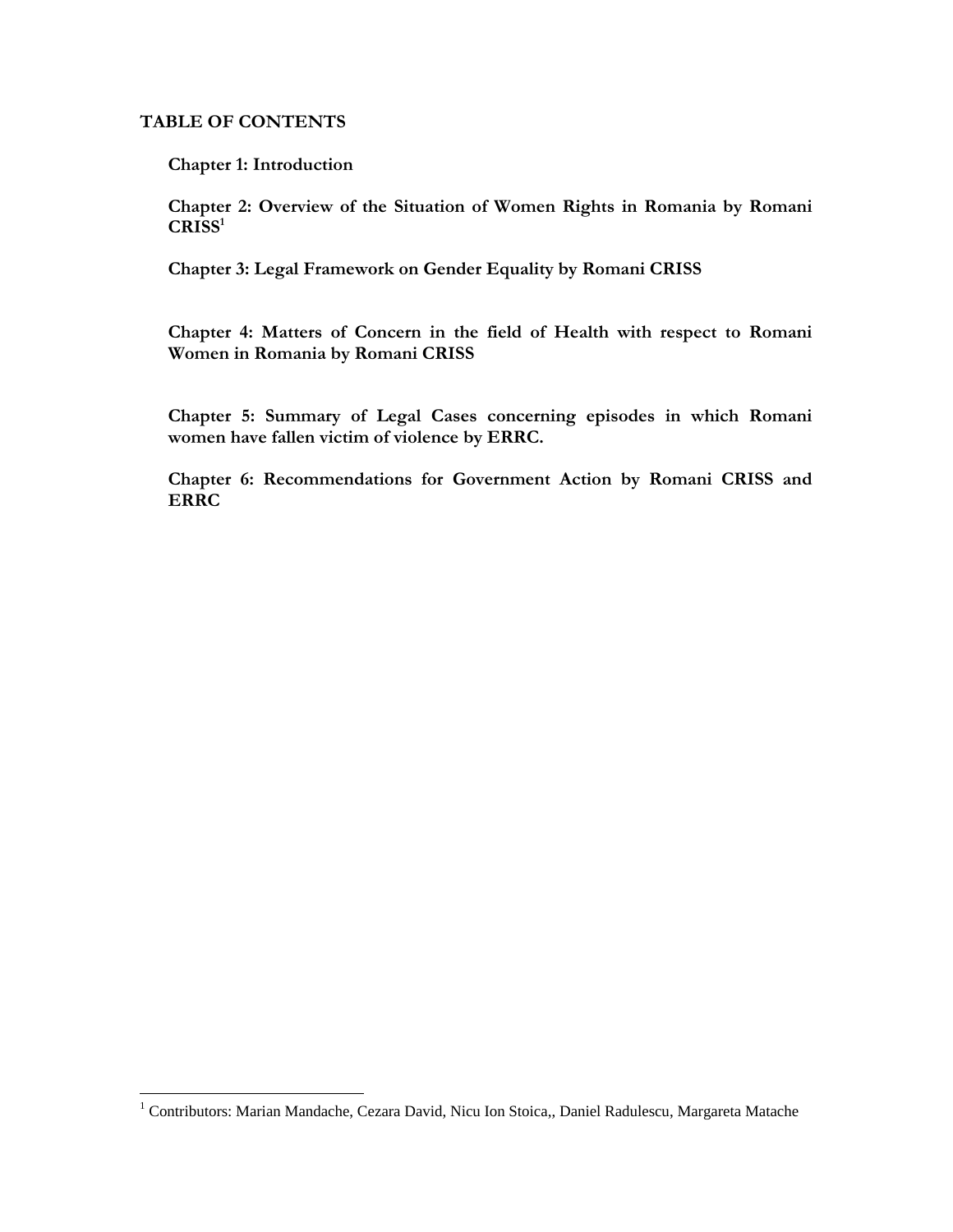#### **Chapter 1: Introduction**

Romani CRISS and European Roma Rights Centre (ERRC), respectfully submit this report on the situation of Romani women in Romania for consideration by the United Nations Committee on the Elimination of Discrimination against Women, (the "Committee") at its 35<sup>th</sup> Session.

The ERRC is an international public interest law organization engaging in a range of activities aimed at combating anti-Romani racism and human rights abuse of Roma. The approach of the ERRC involves, in particular, strategic litigation, international advocacy, research and policy development, and training of Romani activists. The ERRC is a cooperating member of the International Helsinki Federation for Human Rights and has consultative status with the Council of Europe, as well as with the Economic and Social Council of the United Nations. Further information on the ERRC is available at **www.errc.org**.

Romani CRISS is a Bucharest-based non-governmental organization, established on April 4, 1993, which defends and promotes the human rights of Roma in Romania. Romani CRISS provides legal assistance in cases of abuse and works to combat and prevent racial discrimination against Roma in all areas of public life, including the fields of education, employment, housing, and health. Romani CRISS represents Roma clients and beneficiaries by engaging in legal defence and advocacy before domestic and international authorities, and assists community development on a local level.

This document is a synthesis of two documents originally provided to the Committee by the ERRC and Romani CRISS respectively. The chapters below have been provided as follows: Chapters 2, 3 and 4 were provided by Romani CRISS. Chapter 5 was provided by the ERRC. Recommendations brought by the two organisations have been combined into a new Chapter 6.

# **Chapter 2: Overview of the Situation of Women Rights in Romania, provided by Romani CRISS**

Women belonging to the Roma minority face multiple discrimination, particularly in the field of education, health, employment or participation in public and political life. There is a strong concern regarding the lack of efficient solutions addressing the situation of Roma women and children. At the same time, the fact that gender equality is far from being addressed by Romani women activists should constitute a matter of concern.

The employment rate among the Roma population in Romania is much lower than the majority population at national level (47% in comparison to 61.7%). There are four times more Roma housewives than majority women, which indicate the low participation in the labour market of Romani Women. The higher level of unemployment among Romani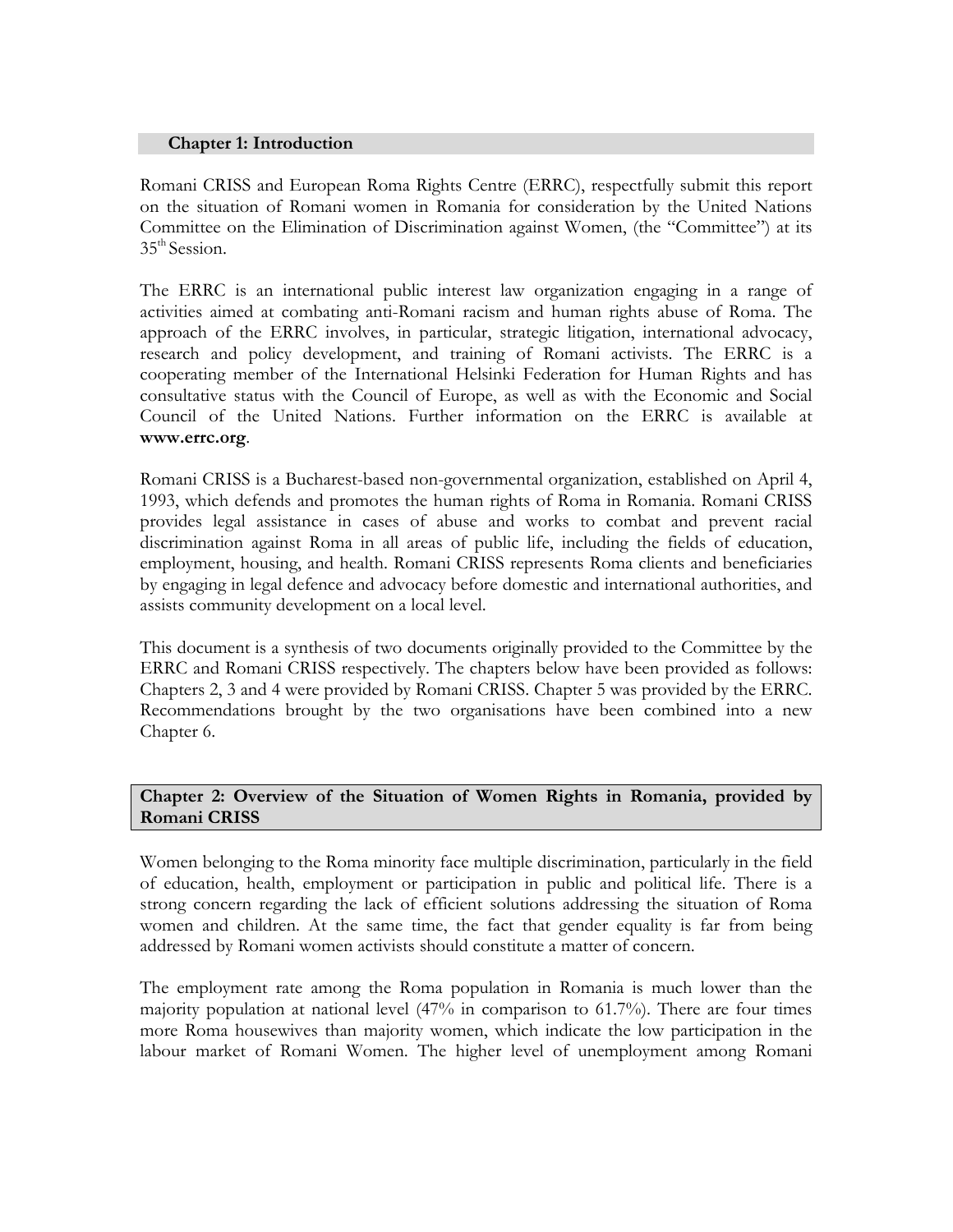women (37.1%) than among Romani men (15.3%) can also reflect the lower access to education and qualifications that Romani women suffer<sup>[2](#page-3-0)</sup>.

Another recently published study of the UNDP, "Faces of Poverty, Faces of Hope", shows that 35% of the Romani women in Romania, aged between 25-54, are unemployed, four times more than majority women.

These differences are the result of low levels of education, lack or poor professional training and discrimination by the employers.

On the other hand, Romani women have not been yet explicitly put on the agenda of national and even international institutions, mainstream political parties, although Social Democrat Party referred to the improvement of health status of the Roma population and "Dreptate si Adevar" ("Justice and Truth") Alliance included in their electoral offer programs on health, education and employment.

In the present government, there are only three female ministers and just 13.3% of the secretaries and deputy secretaries of state are women; there are no Roma ministers in the Romanian government and only one male Roma Member of the Parliament<sup>[3](#page-3-1)</sup>. In 2005, a Roma woman has been appointed Secretary of State as the President of the new established National Agency for Roma.

There are 12 Romani women out of 41 local experts, appointed by the Roma Party in 2003 for the Prefectures within the Roma County Offices. The Romani women representation seems to mainstream other fields of actions such as: health, education and local administrations.

There are approximately 180 Roma health mediators, all of which are Romani women who mainly assist the Roma population in obtaining medical insurance.

Representatives of Roma political parties hold 189 seats as local councillors. Romani women's political participation as voters, party members, candidates and elected candidates is much poorer than among the majority. They tend not to vote, and if they do they are often caught in the so-called "family voting".

The electoral law still doesn't include any quota system for women participation on candidates' lists although 2004 municipal elections few mainstream parties have included a greater number of women on their lists. The Conservative Party (Former Romanian Humanist Party) included 40% women on their candidates lists. Compared with the previous elections, there has been more public debate on women's participation to politics.

#### **Chapter 3: Legal Framework on Gender Equality**

 $\overline{a}$ 

<span id="page-3-0"></span><sup>&</sup>lt;sup>2</sup> Indicators on Roma community in Romania 0 ICCV 2002.

<span id="page-3-1"></span><sup>&</sup>lt;sup>3</sup> For further details, see [www.gov.ro](http://www.gov.ro/).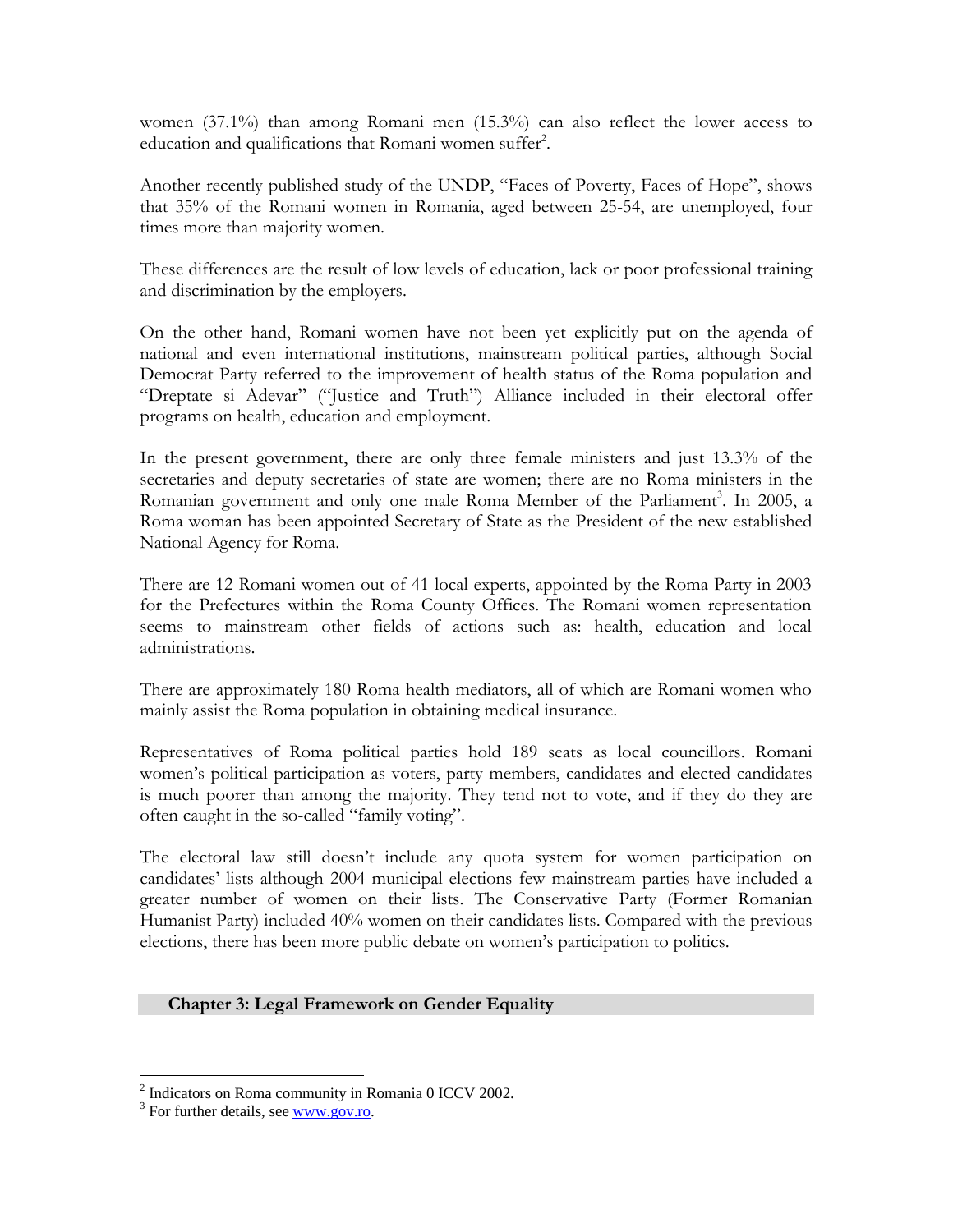In Romania, the legal framework concerning the promotion of equal opportunities for women and men has been significantly improved over the past three years.

Gender discrimination is addressed both by anti-discrimination and equal opportunities laws. Law 202/2002 has firstly the role of sending a political signal regarding the seriousness to which this issue is acknowledged and addressed.

The legal framework on equal treatment between women and men is currently under revision. In 2004, the Government of Romania passed the Government Ordinance no. 84, which modifies the 202/2002 law, on equal opportunities for women and men. In February 2005, a revised version of the Equal Opportunities Law was published, transposing more coherently the EU Directives provisions<sup>[4](#page-4-0)</sup>.

This year, law 202/2002 is to be amended, but still there are *important* gaps:

- The proposed law maintains the Agency for Equal Opportunities under the coordination of the Ministry of Labour which does not meet the requirements for independency or for a distinct independent budget.
- The lack of impact of such legal instrument in the absence of resources that support the provisions' implementation.
- The Law refers only to equal opportunities between women and men, without considering opportunities for women from disadvantaged groups and minority women.
- The law does not promote or support, for instance, balanced participation of women belonging to different groups.

The structure of the Agency for Equal Opportunities, as foreseen by the Law, does not promote diversity and women's multiple identity in the Romanian society and does not take into consideration the involvement of women from disadvantaged and minorities groups.

The G.O. no. 137/2000 on preventing and sanctioning all forms of discrimination<sup>[5](#page-4-1)</sup> has been subsequently modified three times. The discrimination deeds covered by the antidiscrimination legislation are only those of administrative nature; for the criminal offences there are separate legal provisions.

The antidiscrimination legislation envisages and sanctions direct and indirect discrimination and victimization on 14 grounds, **including gender**, exerted in all fields of public life.

<sup>4&</sup>lt;br>
<sup>4</sup> For details, see (See: <u>http://www.mmssf.ro/domenii/asistenta/l501\_04.htm</u>). 5<br>
5. Governmental, Ordinance, no. 137, of 31. Aygust 2000, on proventing.

<span id="page-4-1"></span><span id="page-4-0"></span><sup>&</sup>lt;sup>5</sup> Governmental Ordinance no. 137 of 31 August 2000 on preventing and sanctioning all forms of discrimination, approved by law 48/2002, modified by Governmental Ordinance no. 77/2002 and approved by law 24/2004.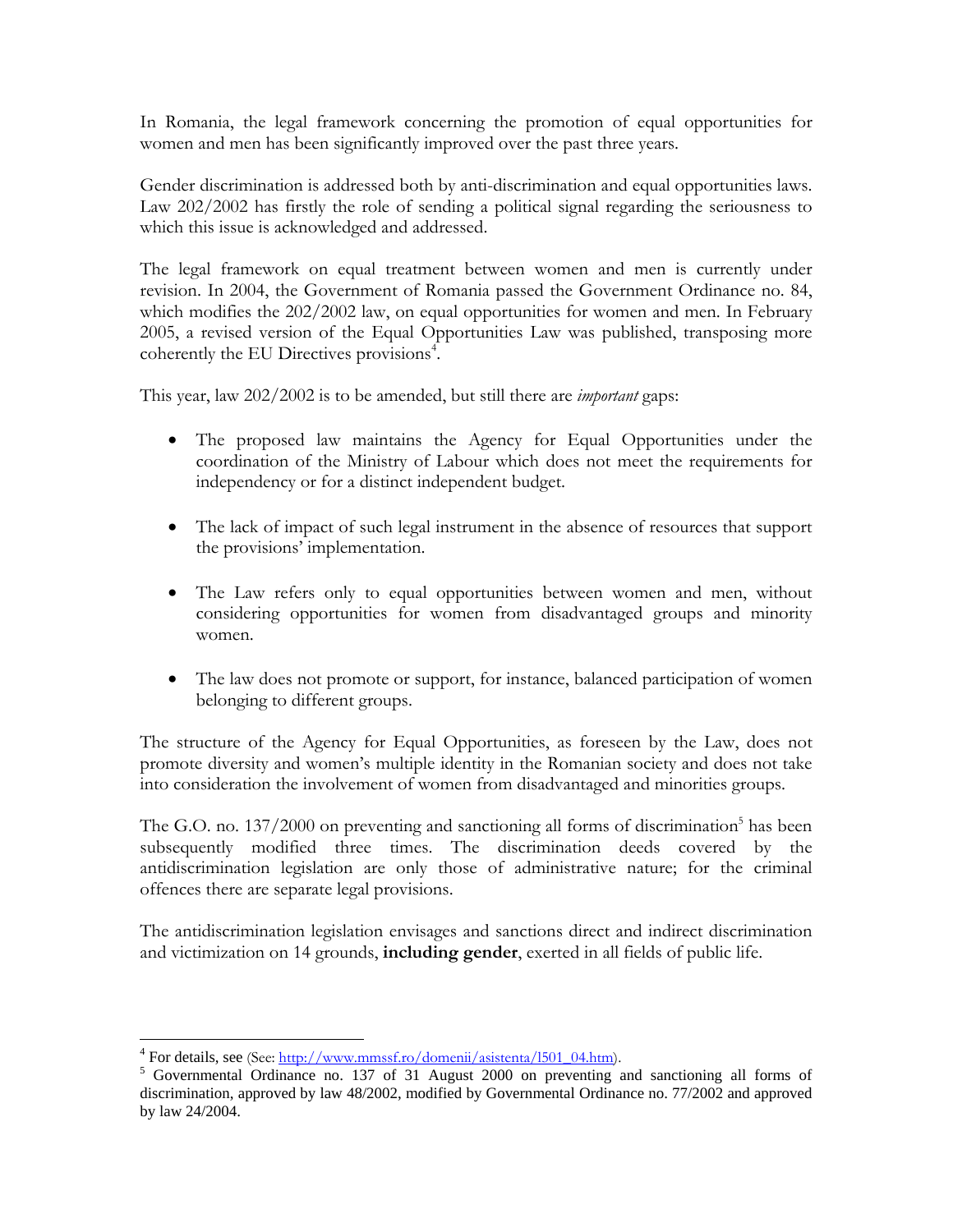According to its 2005 Activity Report<sup>[6](#page-5-0)</sup>, the NCCD has received a number of 382 cases, out of which it has ruled decisions in 360. Out of the 360 resolved cases, there have been imposed administrative sanctions (warning or fine) in 60 cases and 22 cases have been mediated.

24 (9 complains received from victims and 15 complains self-noticed by NNCD) out of the total of 360 cases have been related to discrimination on the basis of gender.

At the moment, the roles of both structures in terms of ascertaining and sanctioning the acts of discrimination on gender criterion are unclear.

# **Chapter 4: Matters of Concern in the field of Health with respect to Romani Women in Romania, provided by Romani CRISS**

Roma exclusion from public health-care services is caused, firstly, by the inequitable geographic distribution of health–care units, by the malfunctions of the health-care system and by discrimination on ethnic criteria.

The health status of Roma is generally weak in Romania, and there is little information about the health needs and interests of Romani women.

The level of training of Roma on health is rising. In communities where health mediators work there are training sessions organised on regular basis, on different topics that raise awareness of Roma women in the field of health. The institution of the health mediator has a significant impact on promoting women participation in matters pertaining to their own health.

Many Romani women use contraceptive methods that contribute to the improvement of the health condition and to the decrease of abortion rate. According to "The health status of the Roma population and their access to health care services" study<sup>[7](#page-5-1)</sup>, 48% of Roma have heard of at least one method of contraception (51,4% of the male subjects and 42,9% of the female subjects).

On the other hand, according to data sent by the health mediators, the contraceptive methods most often used in Roma communities are the DIU and the injectable contraceptive.

The distribution of free hormonal injections in Roma communities, not in the presence of a specialised physician (gynaecologist) that should prescribe these injections, constitutes a matter of concern raised by the researcher Maria Mailat in an independent evaluation report at the end of 2005.

1

<span id="page-5-0"></span><sup>&</sup>lt;sup>6</sup> 2005 National Council for Combating Discrimination Activity Report, page 5-6. The full version of the report is available at [www.cncd.org.ro.](http://www.cncd.org.ro/)

<span id="page-5-1"></span><sup>&</sup>lt;sup>7</sup> Sorin Cace and Cristian Vladescu, 2004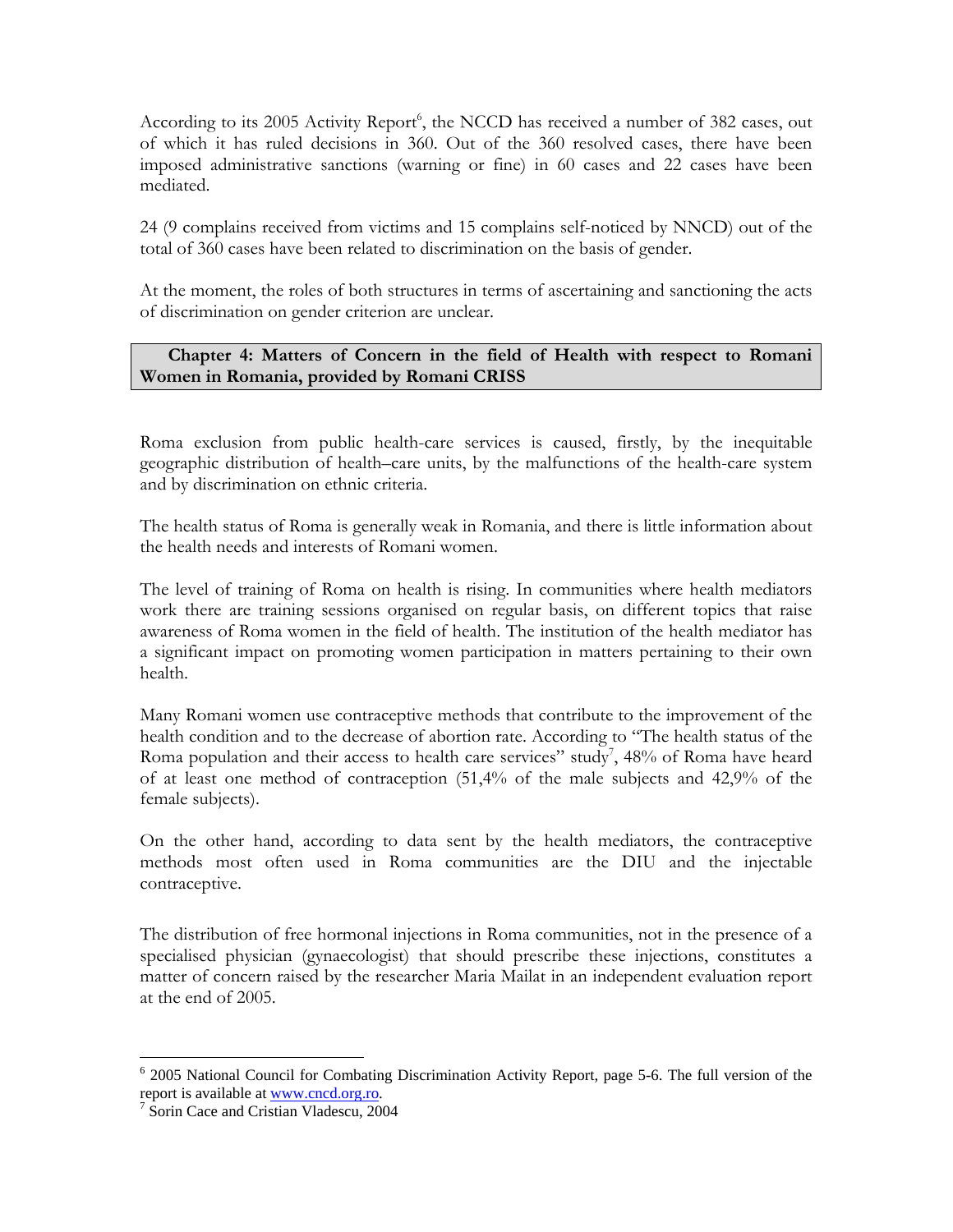Romani women choose these contraceptive methods because these are often free (through the national programs implemented by the Ministry of Health). This method is popular among Romani women as they it is perceived as safer and do not require much effort. For instance "*it's much better to go to the doctor and have an injection instead of going through the pain of abortions. It gives me headaches, but there is nothing else I can do. The injection is free and it's better for me if I stay and think of my situation.* "- declaration of a Romani woman.

The interviews of researcher Maria Mailat with the specialist physicians led to the conclusion that the use of injectable contraception for a longer period of time put the Romani women at risk of not getting pregnant anymore. The risk of becoming sterile is particularly high among young Romani women aged 18-35 who use this contraceptive method and do not know or are not aware of its consequences.

A significant problem faced by Romani women in relation to the medical personnel is discrimination. Cases of Romani women hospitalised in "special" rooms of the hospital where only Romani Women are placed has been reported to Romani CRISS in a number of occasions. This practice seems to be more common in maternity wards.

# *Romani CRISS findings in March 2006:*

In the last months, a practice of segregating Romani women in different rooms has been encountered in the Obstetrics - Gynaecology ward of County Hospital Constanta, at the  $7<sup>th</sup>$ floor of the hospital. In the above-mentioned ward, Romani women are placed in two rooms (7113 and 7114). Besides the fact that Roma women are separated of the rest of the non-Roma patients, the medical and extra-medical services (hygienic services, changing of sheets, etc) are not appropriate, according to the patients' declarations. They are not satisfied with the fact they are placed in special rooms and that the medical services are visible different, in quality, in their wards, given that all patients there benefit of medical insurance from the National Health Insurance House.

The practice can be proved by the fact that Romani women are being systematically placed in these wards. According to our information this practice started about a year ago.

From the legal point of view, this is a violation of article GO 137/2000, with its subsequent amendments and modifications.

Romani CRISS identified similar cases in other counties too, and it will continue monitoring them thoroughly and addressing complaints to competent bodies, including to the court of justice.

**Chapter 5: Summary of Legal Cases concerning episodes in which Romani women have fallen victim of violence, provided by the ERRC** 

The focus of this chapter is singly and solely episodes in which Romani women have fallen victim of violence. In some cases, this violence appears to be specifically gender- and/or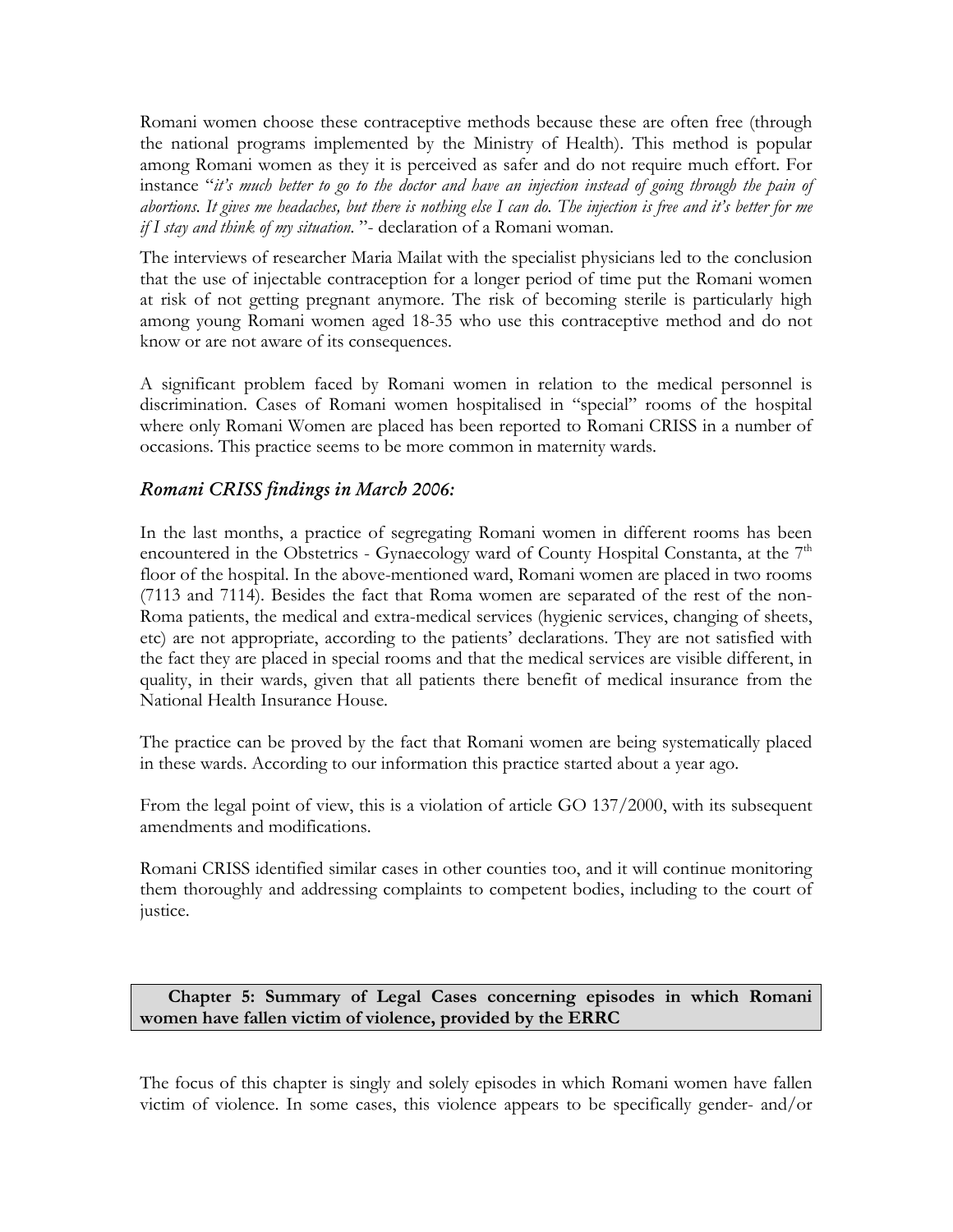racially targeted. In other cases, it appears part of a wider pattern of violence in Romania, not checked or remedied adequately by the actions of the state authority.

The list of cases provided below fits a wider pattern – and indeed is indicative of – systemic practices of human rights violations directed at Roma in Romania. These systemic practices are incompatible with the Convention's promise of equality, as well as with the Romanian state's obligations to guarantee equality and to suppress actions degrading to women, including minority women. The ERRC's 2001 Country Report "State of Impunity: Human Rights Abuse of Roma in Romania"[8](#page-7-0) , documented comprehensively the system-wide issues of human rights deprivation facing Roma in Romania. The cases which follow below focus specifically on instances in which Romani women have fallen victim of violent assault by other individuals. Some of these cases are derived from the 2001 ERRC report, while others are more recent cases from the ERRC case files. In nearly all of the episodes concerned, no adequate remedy has been provided to victims.

The ERRC believes that the upcoming session of the Committee offers an opportunity to highlight some of the most significant respects in which the government of Romania has failed to fulfil its commitments under the Convention.

This chapter is divided in two sections. The first section covers cases in which Romani women have been targeted for violence and/or cruel, degrading or other forms of demeaning treatment explicitly as women. The second section covers cases in which Romani women have fallen victim of attack as a result of a general climate and culture of unremedied violence in Romania, and in particular as a result of intense anti-Romani sentiment frequently giving rise to unremedied violence.

# **Section (5)1: Violence and/or cruel, degrading or other forms of demeaning treatment of Romani women; cases indicating specific targeting as women**

# Ms. M.I. and Others:

Doctors of the Gynaecological-Obstetrical Department of the Constanta County Clinical Hospital failed to provide Ms. M.I. with adequate treatment, resulting in severe harms to her person. Doctors and other medical staff repeatedly ignored her requests for assistance when she appeared to be suffering an infection after giving birth by caesarean section on February 23, 2004. According to ERRC research, conducted in co-operation with the Bucharest-based organisation Romani CRISS on March 7, 2004, medical staff disregarded her reports of abdominal pain, headaches and nausea. On February 27, 2004, two junior doctors and one doctor removed Ms M.I.'s uterus without her consent, and then failed to inform her of the details and consequences of the operation. A complaint was filed with a medical professional body. To date she is yet to receive an answer to the complaint.

# Ms. G.S and Others

 $\overline{a}$ 

According to witnesses accounts given to the ERRC, on November 1999 in a late night raid police reportedly broke into the house of Mr M.S. located in Sector 3 of Bucharest through the back-door window, while his children were alone at home. The police called G.S., the

<span id="page-7-0"></span><sup>&</sup>lt;sup>8</sup> The report can be found at:  $\frac{http://www.erre.org/db/00/1E/m0000001E.rtf}{http://www.erre.org/db/00/1E/m0000001E.rtf}$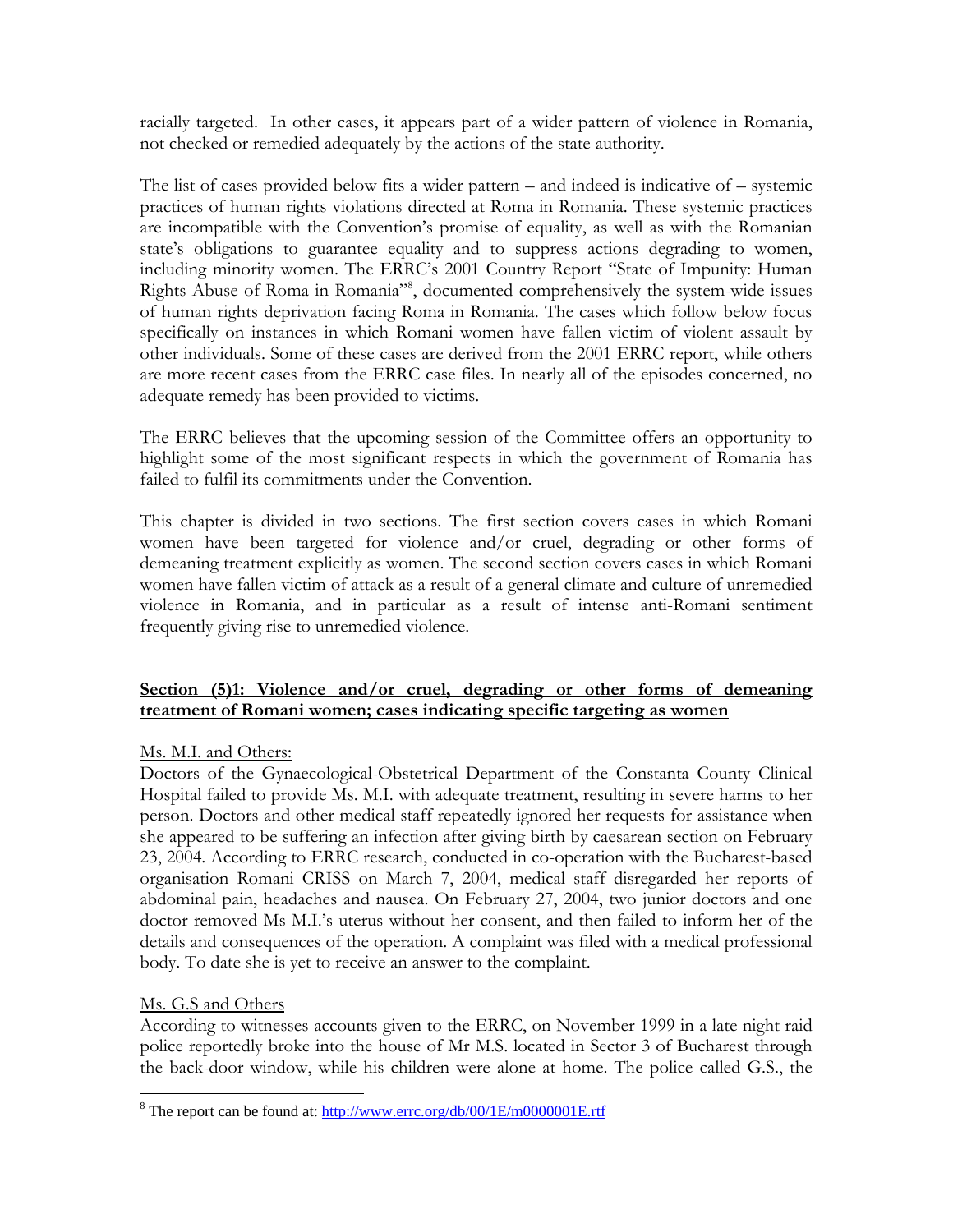fourteen-year-old daughter of the family, a "prostitute" and threatened to take her with them. When Mr M.S. went to the police station to inquire about the incident two days later, he was told that the police "did not know who these men were." Mr M.S. did not file a complaint against the police.

# **Section (5)2: Cases in which Romani women have fallen victim of attack as a result of a general climate and culture of unremedied violence in Romania, and in particular as a result of intense anti-Romani sentiment frequently giving rise to unremedied violence;**

### Pogrom at Casinul Nou, Hargita County

The original incident took place on August 11, 1990, in Casinul Nou, a hamlet in the village of Plaiesii de Jos. On that day, approximately 60-400 predominantly ethnic Hungarian villagers chased out the entire Romani population and burned or otherwise destroyed their houses and property, including the house of the Ms. G.I. and her personal/household possessions. As a consequence approximately 150 people were left homeless, while many others, including Ms. G.I. and her four underage children, faced a very real threat of being lynched. During the summer of 1992 the individuals who destroyed the Romani Casinul Nou settlement rebuilt the Romani houses – the house of the applicant included. Ms. G.I. herself, however, for reasons of her own as well as her children's safety, decided not to return to Casinul Nou but chose instead to stay with family and friends in the nearby village of Plaiesii de Sus. Ms. G.I. has to date not been compensated for the destruction of her personal/household possession. A complaint in the matter is currently pending at the European Court of Human Rights.

#### Pogrom at Plaiesii de Sus, Hargita County

Following two violent incidents involving six members of the Romani community on June 8, 1991, a public notice appeared on the outskirts of the Romani settlement, informing the inhabitants that on June 9, 1991, their houses would be set on fire. Local Roma informed the police about the threat who "advised" them to leave their houses for their own safety. On the afternoon of June 9, the Romani community, including several women and children fled from their homes. Then, an organised group of non-Romani villagers set all of the 28 Romani houses on fire. For approximately one year following the incident, Roma from this community, including small children, were forced to live in stables which had no heating or running water. In the aftermath of the incident, the Harghita County Police Department allegedly started an investigation in which the Roma were blamed for the incident. A complaint in the matter is currently pending at the European Court of Human Rights.

#### Pogrom at Hadareni, Mures County

On September 20, 1993, a mob killed three Romani men and subsequently destroyed fourteen Romani houses in the village of Hadareni in Mures County, northwestern Romania. For many years after the event, the victims were forced to live in degrading circumstances. Following an altercation in which a non-Romani youth was killed, a mob of non-Romani villagers hunted down the alleged perpetrators (all men) and set fire to the house in which they were hiding. Two were brutally murdered when they tried to escape, and the third burned to death in the house or was also beaten to death and then his corpse was thrown back into the house (eyewitness accounts differ on this point). The mob, including members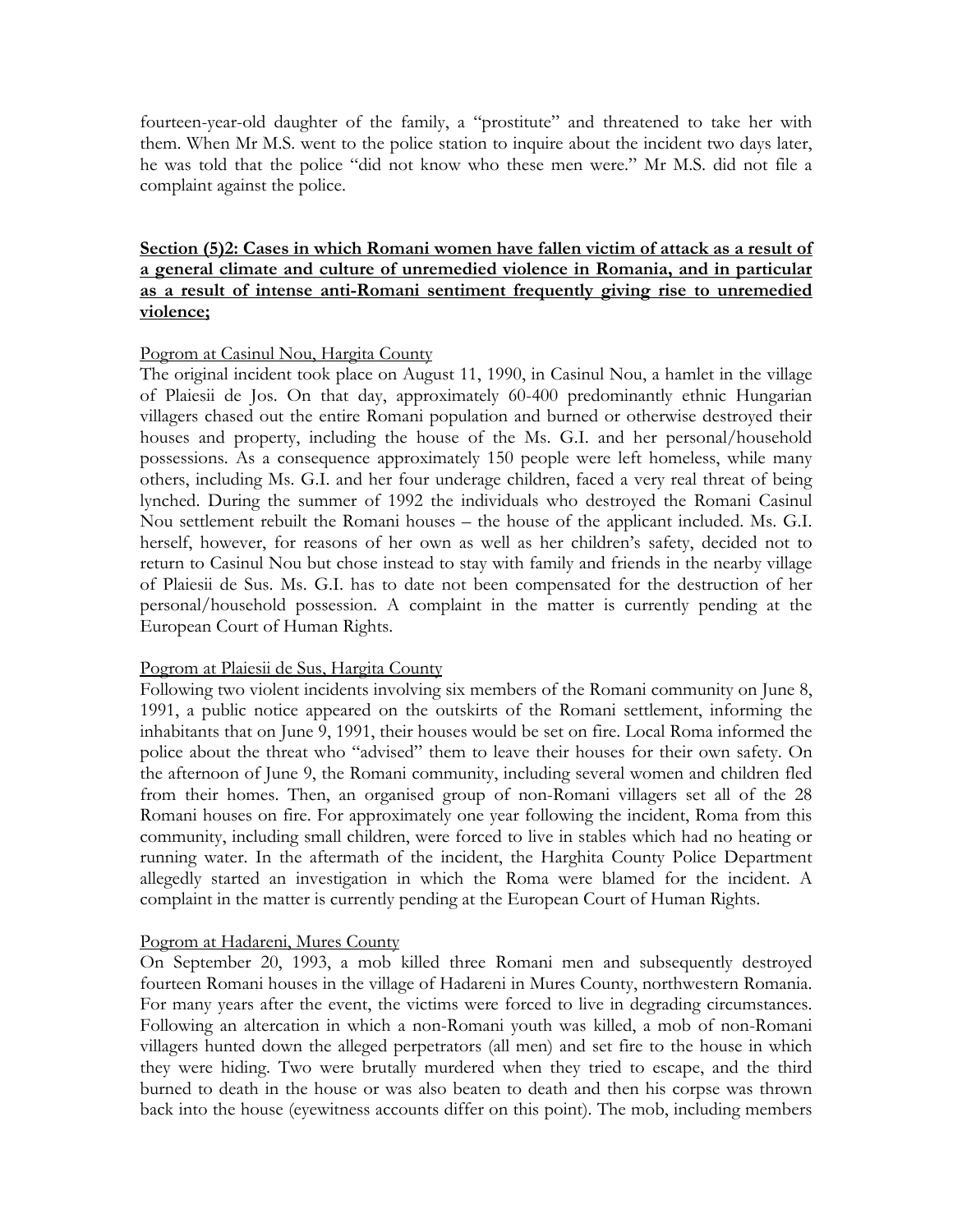of the local police force, went on to destroy 14 additional houses of Romani families. Following the events of 1993, the surviving victims, including Ms. Otilia Rostas, Ms. Eleonora Rostas, Ms. Maria Lacatus, Ms. Ghioloanca Lacatus, Ms. M. Marianna., Ms. Rozalia Rostas. Ms. Silvia Moldovan, Ms. Melenuta Moldovan, Ms. Maria Moldovan, Ms. Valentina Rostas, Ms. Lucretia Rostas, Ms. Florina Maria Zoltan, and Ms. Dorina Persida Rostas and others were forced to live in hen houses, pigsties, windowless cellars, in extremely cold and overcrowded conditions. These conditions lasted for several years and in some cases are still continuing. As a result, many fell ill. Diseases contracted by the victims included hepatitis, a heart condition (ultimately leading to fatal heart attack), diabetes, and meningitis. The ERRC has defended 12 women from Hadareni in complaints before the European Court of Human Rights. In final decisions rendered in July 2005, the Court found that the Romanian Government violated a number of articles of the Convention and ordered that compensation in the sum of 500,000 Euro be paid to the victims.

#### Ms. Roza Kanis and Others

According to a report by the non-governmental organisation Liga Pro Europa, an ERRC local partner in Romania, during the night of November 10, 2001, in Acatari village, Mures County, two police officers entered the house of Ms. Roza Kanis, 82, and beat eight Roma present in the house, three of whom were minors. According to testimony by Mr. Peter Balog, his sons Csaba, 17, and Zoltan, 13, Laszlo Vass, 15, Mr. Marton Szabo, 26, his partner Ms. Carmen Cacula, 25 and their son, Marton Szabo, 7, were traveling by cart on their way to the market in Bălăuşeri. The group arrived in Acaţari at around 6:30 PM and met Mr. Lehel Kanis, who proposed that the group stay the night at his mother's place. According to Mr. Balog's statement, at approximately 1:00 AM on November 11, 2001, Mr. Petru Solovăstru, Chief of Police of Acaţari, Mr. Csaba Radu, a police officer, and a third man in plainclothes, entered Roza Kanis's home, in a drunken state, by force and without a warrant, destroying the door. After entering the house, Police Chief Solovăstru grabbed Laszlo Vass and Zoltan Balog from the bed in which they were sleeping and began repeatedly hitting them with his fists and head-butting them. Police Chief Solovăstru then reportedly proceeded to grab Carmen Cacula by her hair and pull her out of bed and then began slapping her face repeatedly and kicking her in the stomach. Police Chief Solovăstru then grabbed Ms. Cacula's son and pushed him hard against a wall and threw him outside the house. Police Chief Solovăstru then allegedly climbed on the bed in which Lehel Kanis was sleeping and began kicking him. Mr Kanis allegedly then managed to push Police Chief Solovăstru away and escape from the house. At the same time, Csaba Balog tried to run, but was caught by Mr Solovăstru, who hit him in the face and kicked him in the stomach repeatedly. At this point, the Police Chief Solovăstru forced everyone to leave the house, except for Mr. Marton Szabo Sr. Mr. Solovăstru reportedly began hitting Mr Szabo in the face, and only stopped when Carmen Cacula yelled that he was epileptic. He then allegedly forced Mr. Szabo and Csaba Balog to undress to the waist, searched their pants pockets and stole the money they were carrying. A compliant was filed shortly after the incident, but it was subsequently withdrawn after threats to the complainants.

#### Ms. Mina Stănescu and Others

On February 2, 2002 at 6 a.m., during a police raid in the village of Zanea, Iaşi County, during which a Romani woman, Ms Mina Stănescu, approximately 50-years-old, was hit by a rubber bullet shot by police, according to documentation by the Tirgu-Mures based nongovernmental organization Liga Pro Europa. Liga Pro Europa reports that, according to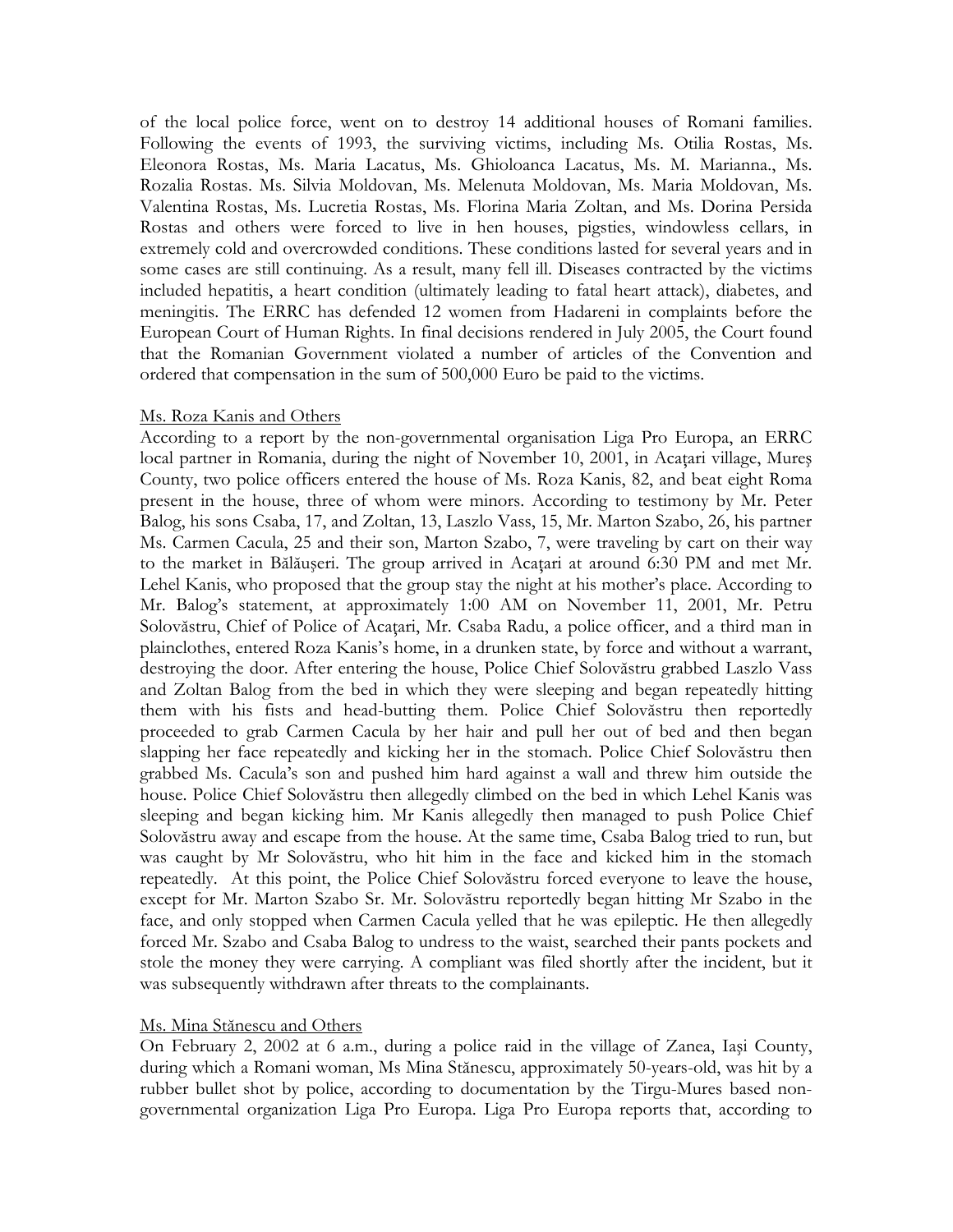official statements issued on February 4 and 5, 2002, by the police department, at 6:00 AM on February 2, 2002, 125 police officers, 200 gendarmes and a local prosecutor conducted a raid in the Romani settlement in Zanea, because of tensions between the state electricity provider and Roma in the settlement over alleged illegal electrical connections. The police had a general warrant to search for illegal electrical connections, found on the outside of houses. According to official statements, police found it necessary to use arms, including blank charges and rubber bullets, when thirty Roma reacted violently to police checking their connections by throwing rocks and other objects at police officers. According to the February 9, 2002, testimony of Mr B.S. to Liga Pro Europa, hundreds of masked officers raided the village at approximately 3:00 AM. Masked officers allegedly entered houses forcefully, causing panic among the inhabitants, and searched the houses. Mr B.S. also reported that, contrary to official statements, no Roma attacked the police. According to testimony given to Liga Pro Europa on February 9, 2002, by Mr Viorel Stănescu, a 54-yearold Romani man with a heart condition, at 3:00 AM on the evening in question, between twenty and thirty masked officers forcefully entered his home, telling him that they would search the house. Mr Stănescu stated that he then began to suffer heart pain, and at approximately 7:00 AM, was taken for treatment to the hospital by an emergency vehicle. Mr Stănescu alleges that he returned home on February 3, 2002, from the hospital to find that twenty gold coins – his daughter's wedding dowry – were missing from his home. His family told him that they had been thrown out of the house by the masked officers, during which time the coins went missing.

On March 24, 2002, the ERRC and local counsel filed a complaint with the Iasi Military Prosecutor's office on behalf of 104 victims of the raid. The case was subsequently closed by the prosecutor without anyone being convicted.

#### "Buhusi Case": Killings by Police Officers

No one has ever been brought to justice in connection with the December 2002 massive assault by public officials on the Orbic Romani neighbourhood in the northern Romanian town of Buhusi, an attack which resulted in two deaths and a number of injured persons, among them Romani women.

On December 5, 2002, at around 11:00 a.m., fifteen police officers from Buhusi and approximately thirty special troops from Bacau and Neamt Counties and twenty gendarmes raided the Orbic Romani Neighborhood in the town of Buhusi, Eastern Romania, fatally shooting two Romani men and injuring four other Roma including an elderly woman and a child. According to police, the raid was undertaken with the purpose of detaining three individuals suspected of robbery. According to the police, during the raid locals became violent, leading to the lethal use of firearms, which the police claims was entirely legal. Extensive eyewitness testimony by locals contravenes the claims of police, and indicates massive indiscriminate violence by public officials, including wanton herding of large groups of persons, indiscriminate beatings, and the shooting with firearms of persons neither armed, nor of any immediate threat to themselves or any other persons. A complaint on the matter is currently pending with the European Court of Human Rights.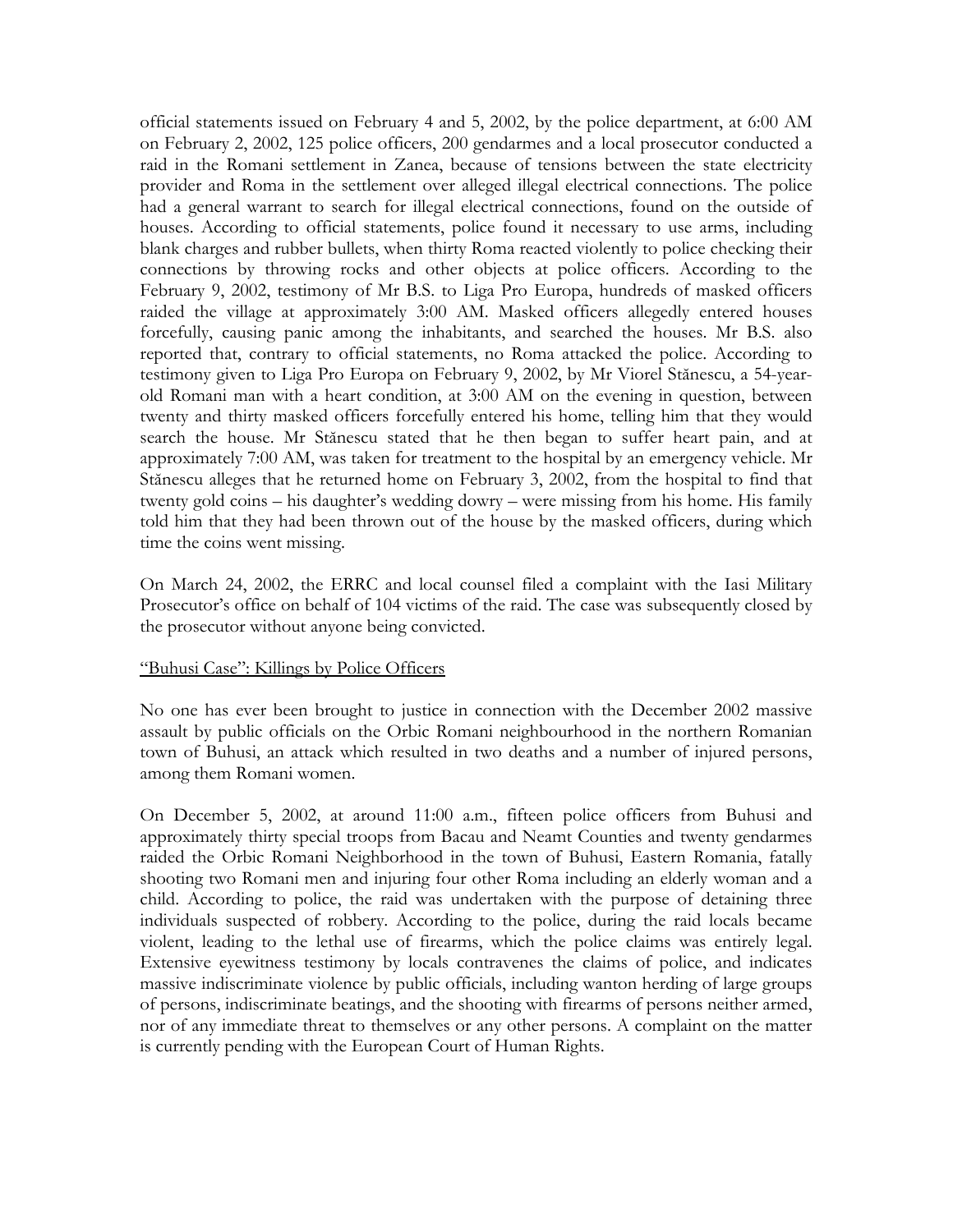#### "Pandele" Case

On 24 January 2006, the ERRC filed an application with the European Court of Human Rights against Romania, concerning a case of excessive and unjustified use of force by the police against a Romani family, as well as the subsequent failure of the authorities to conduct an effective investigation into the incidents.

The case involves the Pandele family, a Romani family of four -- the two spouses and their two sons -- living in Targu Frumos, a small town situated in northeastern Romania. The Pandeles used to own a fruits and vegetables stand in the food market of Targu Frumos, which was built on a space leased from the municipality. Shortly before the police intervention at issue took place, the municipality agreed to extend the lease contract for twenty-five years. For obscure reasons, the municipality decided however to cancel the lease contract shortly after having agreed to extend it. Legal procedures concerning the abusive cancellation of the lease are still pending domestically in Romania.

On 19 August 2003, four days after the lease contract had been terminated, the municipality decided to evict the Pandele family from the food market. The Pandeles, together with a number of their relatives and friends, staged a peaceful protest against the decision of the municipality.

Responding to calls made by employees of the municipality, a number of agents of the Police Detachment for Rapid Intervention ("the DPIR") arrived at the scene and started beating the applicants. At the time when the incidents took place, the DPIR officers concerned were wearing black uniforms and head masks, and were equipped with shotguns and "Kalashnikov" assault rifles. All of the applicants were brutally beaten with rubber truncheons, baseball bats, fists and boots and were threatened with firearms. Two of the applicants were then taken to the Targu Frumos police station where they were again physically abused and threatened. They were also fined for "disturbing the public order" and eventually released.

On 15 September 2003, Ms. Roxana Prisacariu, the applicants' legal representative, filed a complaint with the Prosecution Service of the Iasi Court of Appeal asking for an investigation into the case and for the punishment of those responsible for the beating. The prosecutor charged with the investigation summarily dismissed the complaint and gave a non-indictment decision, stating that the use of force by the police officers was lawful. That decision was upheld through a series of appeals and became final in May 2005.

On behalf of the four Romani applicants, the ERRC has taken this case to the European Court of Human Rights, alleging violations of Article 3 (prohibition of torture and inhuman and degrading treatment), Article 6 (right to a fair trial), Article 10 (freedom of expression), Article 13 (right to an effective remedy) and Article 14 (prohibition of discrimination).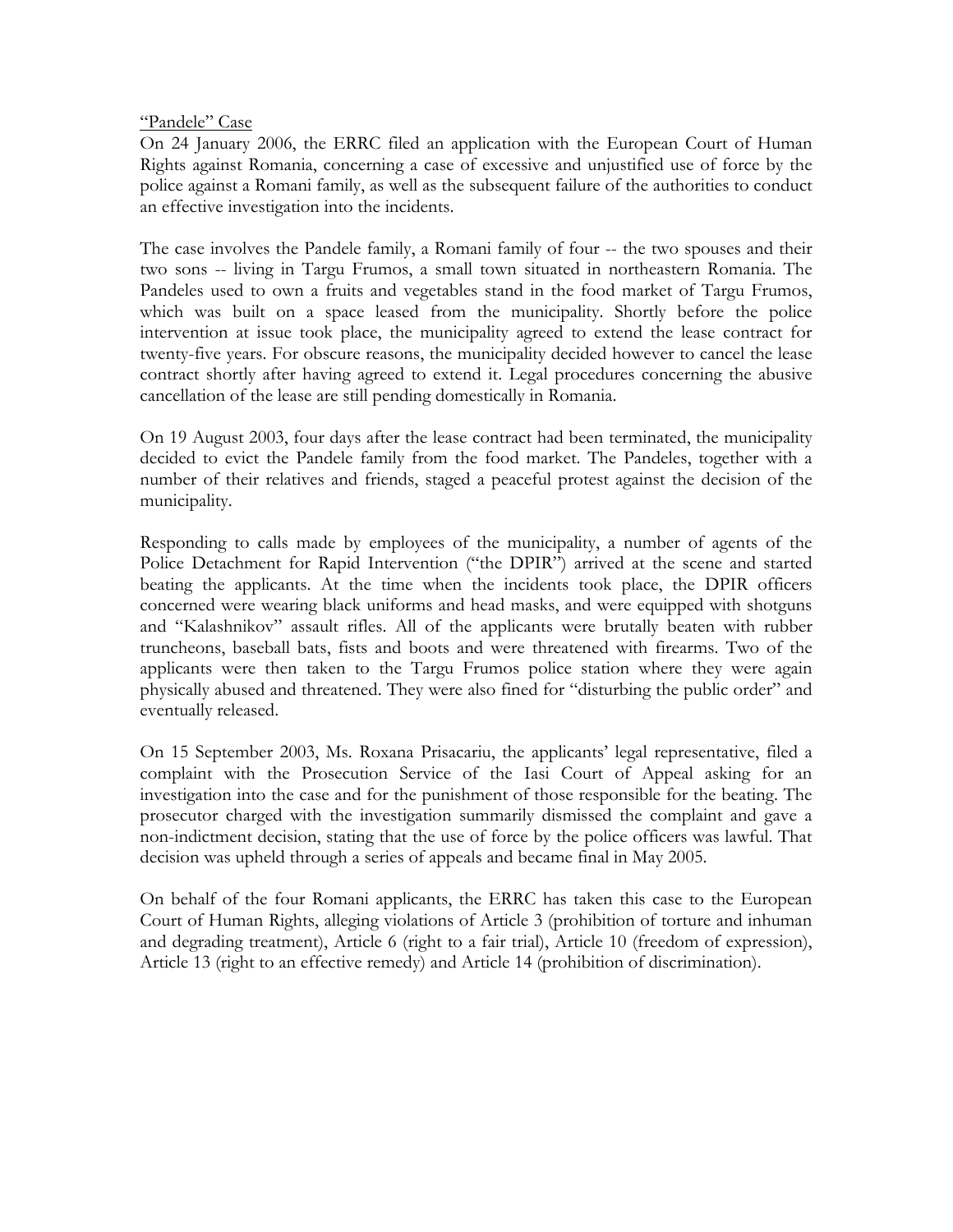# **Chapter 6: Recommendations for Government Action**

• Integrate Romani women issues in the national policies of the Government and on the agenda of the Gender Equality bodies, Commissions in Romania

# **Health**

• Initiate and implement programmes and projects in the field of health for Roma, mainly women and children, bearing in mind their status of disadvantage due the extreme poverty and low level of education, as well as the inadaptability of the formal public heath system to the cultural differences; (as recommended by  $57<sup>th</sup> CERD$  session, 2000- "General recommendation XXVII on discrimination against Roma ")

• Involve Roma associations and communities and their representatives, mainly women, in designing and implementing health programmes and projects concerning Roma groups. (as recommended by  $57<sup>th</sup>$  CERD session, 2000- "General recommendation XXVII on discrimination against Roma" )

• Design programs in order to increase the degree of tolerance and acceptance of the doctors, the suppliers of medical services in general, and to change the attitude and specific behaviour of Roma patients.

• The decade for Roma Inclusion gave a particular emphasis on the need for governments to create Health Action Plans. To include the gender component in the process of implementation of the Decade Health Action Plans at local level.

# **Participation in Political and Public life**

• Consider the possibility of amended the actual electoral legislation by including a quota system for women and minorities

• Include in the political agenda of the Government and political parties issues faced by Romani women

• Include in Romanian regular reports, in an appropriate form, data about the Roma communities, including statistical date about Roma participation in political life and about their economic, social and cultural situation, taking into account a gender perspective (as recommended by CERD  $57<sup>th</sup>$  session, 2000- "General recommendation XXVII on discrimination against Roma")

# **Labour and employment**

• Create programs that would provide employment opportunities and increase the quality of life for Romani women.

# **Violence**

• As a result of a culture of violence in Romania, in which women and minorities are particularly exposed, Romani women are extremely vulnerable to acts of violence. Perperators include public officials, members of other ethnic groups, Roma, and indeed